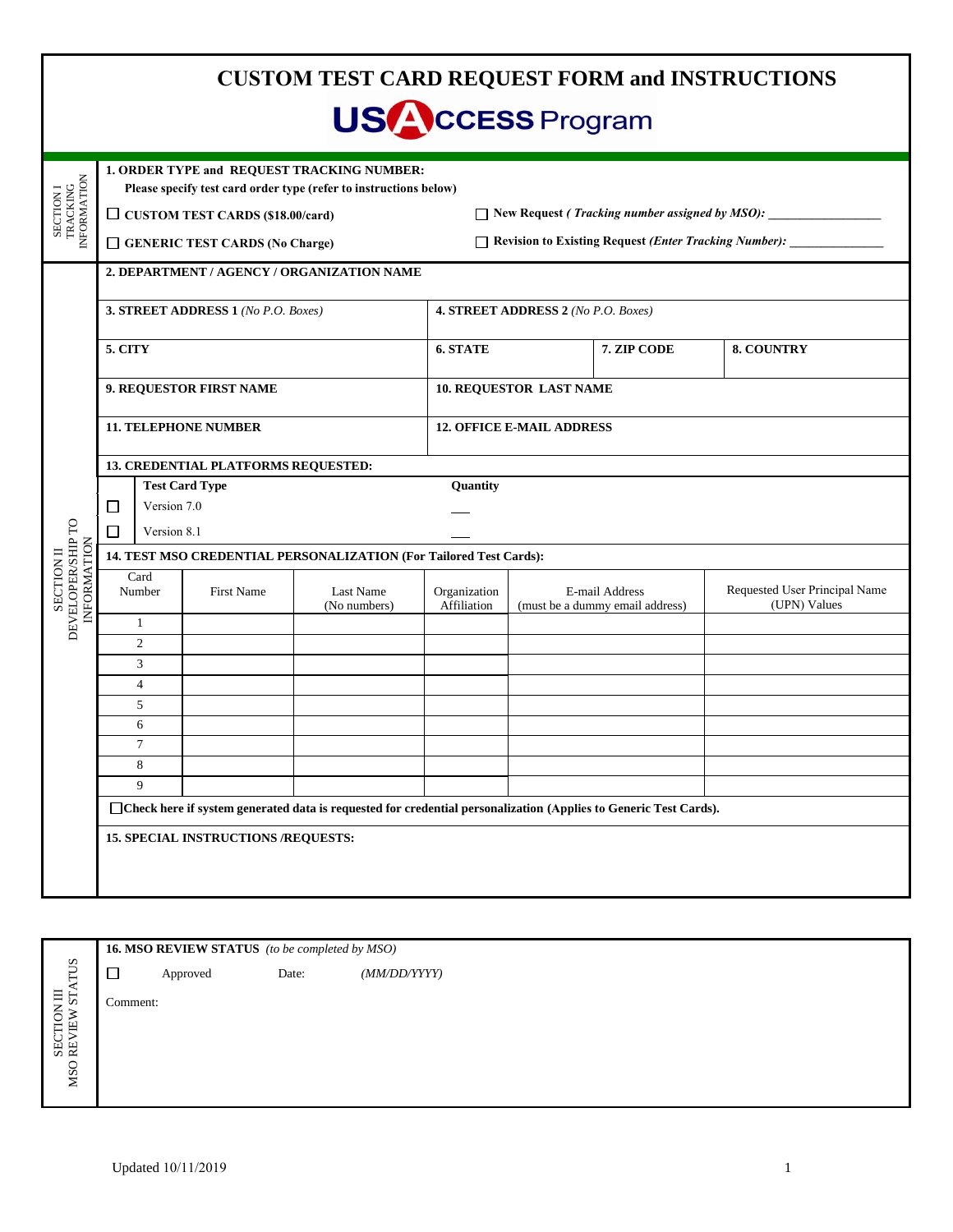

# **TEST CARD REQUEST INSTRUCTIONS**

Customers may wish to use Test PIV Credentials to simplify testing with systems that interface to an identity credential. Examples include physical security systems as well as systems that use PKI credentials for logical access. Often agency vendors will want to have Test Cards to test their hardware and software as it is not convenient or practical to give them a real card belonging to a Federal employee. Test Cards allow test processes to proceed in a way that does not inconvenience anyone or force a real credential to be used. Additionally, new versions of cards will come to market or hardware or software is changed. Therefore, customers can use Test Cards before either are introduced to an agency's production environment.

A Test Card is different from a production credential that is issued to a government sponsored employee or contractor. For security purposes, a Federal Information Processing Standard 201 (FIPS 201) compliant system will never recognize a test card as a valid credential. There are two major forms of test cards available: a "Generic" test card and a "Tailored" test card. These are described below:

**GENERIC** - A generic test card is the simplest test card available. It is a test credential that acts as a credential for PIV system testing. The test cards are made with "dummy" data to enable a vendor to test with various data sets. For instance, one card will be "John Doe" and another one will be "Jane Doe." The vendor will use them to ensure that each card is properly read and that different data are presented.

The best example is testing a physical access system. The test cards provide the ability to test multiple people as well as the speed and real distances for example.

To order generic test cards, specify **xx** generic test cards on this request form to receive cards with different data on them.

*Note*: These cards will have test PKI certificates on them. They are available for use with the Test Certificate Authority (Entrust offers this service at MSO request.)

**CUSTOM** - A Custom test card is tailored specific to the agency affording the capability to define the User Principal Name (UPN) and the network DNS suffix. This allows you to set up accounts on a network with dummy email addresses for testing logical access for example. In this case, you would order 3 test cards with Mike.Jones@army.mil, Mindy.Smith@army.mil, and Sally.Lars@army.mil as the preferred UPN. Alternatively, you could ask for 870003007@ Fedidcard.gov and cards will be produced (with associated test certificates from the Entrust Test SSP.) Now network engineers can set up accounts for testing without involving active credentials.

The MSO offers credentials that can be tailored to your specific network and used to test PKI. Another example is that you may have an agency-defined field that you want to be used in an application. For example at GSA, "P" stands for "Property Pass." The narrative tells us what you want to do so the card is created with the right data. You may want to order a card with a "P" and maybe some without the "P."

## **The Request Form**

This form has four main objectives: 1) To produce your test card, 2) To obtain authorization to bill (form must be completed by a government employee), 3) To deliver the cards to the right person, and 4) accountability. The test cards can only be shipped in to locations in the United States and should only be given to known companies and vendors outside your enterprise. Any deviation from that ruling should be discussed with the GSA MSO Test Card point of contact.